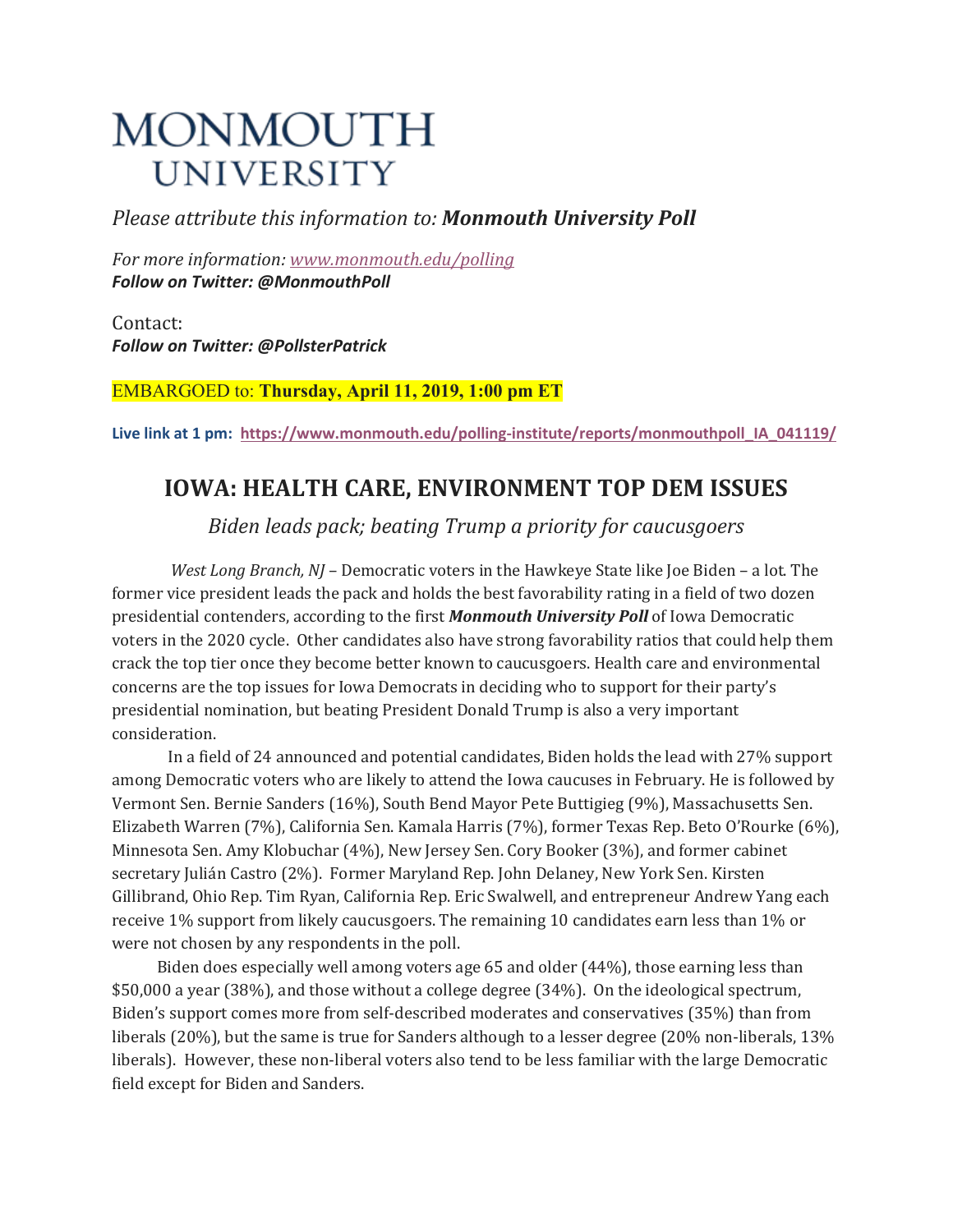"If Biden does get into this race, he'll start out as a clear front-runner in Iowa. Not only does he garner support from crucial demographic groups but he is almost universally well-liked among all Democratic voters," said Patrick Murray, director of the independent Monmouth University Polling Institute.

| Total<br>Unfav-<br>w/opinion<br>Net rating<br>Favorable<br>orable<br>Joe Biden<br>78<br>+64<br>14 |  |
|---------------------------------------------------------------------------------------------------|--|
|                                                                                                   |  |
|                                                                                                   |  |
|                                                                                                   |  |
|                                                                                                   |  |
| 92                                                                                                |  |
| <b>Bernie Sanders</b><br>$+41$<br>93<br>67<br>26                                                  |  |
| Elizabeth Warren<br>$+47$<br>87<br>67<br>20                                                       |  |
| Kamala Harris<br>$+48$<br>74<br>61<br>13                                                          |  |
| $+47$<br>Beto O'Rourke<br>60<br>13<br>73                                                          |  |
| $+38$<br>Cory Booker<br>54<br>16<br>70                                                            |  |
| $+41$<br>61<br>Amy Klobuchar<br>51<br>10                                                          |  |
| $+36$<br>54<br>9<br>Pete Buttigieg<br>45                                                          |  |
| $+20$<br>Kirsten Gillibrand<br>17<br>54<br>37                                                     |  |
| 0<br><b>Bill de Blasio</b><br>24<br>24<br>48                                                      |  |
| $+27$<br>45<br>Julián Castro<br>9<br>36                                                           |  |
| $+19$<br>31<br>12<br>43<br>John Delaney                                                           |  |
| $+16$<br>42<br>Tulsi Gabbard<br>29<br>13                                                          |  |
| $+24$<br>40<br>John Hickenlooper<br>32<br>8                                                       |  |
| $+21$<br>31<br>Jay Inslee<br>26<br>5                                                              |  |
| $+15$<br>31<br>Eric Swalwell<br>23<br>8                                                           |  |
| $+10$<br>20<br>30<br>Tim Ryan<br>10                                                               |  |
| $+1$<br><b>Terry McAuliffe</b><br>27<br>14<br>13                                                  |  |
| $+10$<br>Michael Bennet<br>7<br>24<br>17                                                          |  |
| +6<br>Andrew Yang<br>15<br>9<br>24                                                                |  |
| $+4$<br>18<br><b>Steve Bullock</b><br>11<br>7                                                     |  |
| $-1$<br>Marianne Williamson<br>9<br>17<br>8                                                       |  |
| $-1$<br>5<br>11<br>Seth Moulton<br>6                                                              |  |
| $-3$<br>9<br>Wayne Messam<br>3<br>6                                                               |  |

 Biden has a 78% favorable to 14% unfavorable rating among likely Democratic caucusgoers. Sanders also has a strong favorable rating (67%) but his unfavorable rating (26%) is higher than any of the two dozen contenders included in the poll. Warren is nearly as well-known as Sanders and has a more positive net rating at 67% favorable to 20% unfavorable. In fact, most of the field earns largely positive ratings from Iowa Democrats. Other well-known candidates include Harris (61% favorable to 13% unfavorable), O'Rourke (60% to 13%), and Booker (54% to 16%). A majority of voters are also familiar with Klobuchar (51% favorable to 10% unfavorable), Buttigieg (45% to 9%), and Gillibrand (37% to 17%).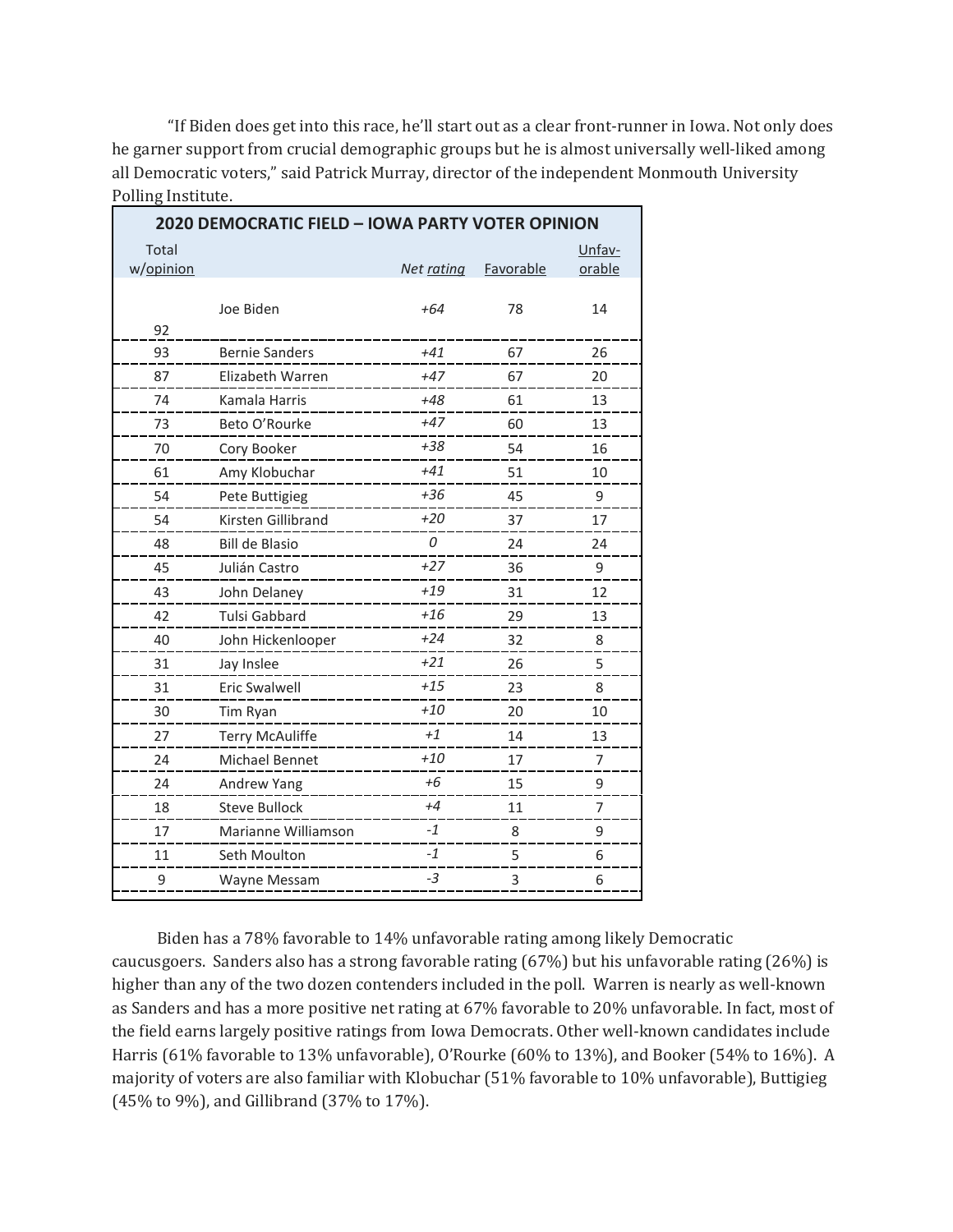"Buttigieg's current standing in the horse race is impressive given that nearly half of likely Democratic caucusgoers have yet to form an opinion of him. He has one of the best positive to negative ratios in the field. He could move up if he is able to maintain that rating as he introduces himself to more voters. Klobuchar is another candidate with potential to increase her support as she becomes better known based on her current ratings ratio," said Murray.

Less than half of likely caucusgoers are able to offer an opinion of the remaining 15 candidates. Among this group, two governors have very strong ratings ratios among voters who can offer an opinion of them – Colorado's John Hickenlooper at 32% favorable to 8% unfavorable and Washington's Jay Inslee at 26% favorable to 5% unfavorable. New York City Mayor Bill de Blasio has one of the weakest ratios at 24% favorable to 24% unfavorable. Miramar, Florida Mayor Wayne Messam, Massachusetts Rep. Seth Moulton, and author Marianne Williamson have even weaker ratios but they are all unfamiliar to more than 5-in-6 likely caucusgoers.

The top issue that Iowa Democrats are thinking about in choosing a presidential nominee is health care (51%), followed by environmental concerns (17% climate change and 12% environment in general). Other issues important to voters include immigration (14%), education (14%), jobs (13%), beating Trump (10%), civil rights (8%), taxes (7%), Social Security (7%), personal integrity (5%), national security (4%) and a number of other issues named by 3% or less. While health care is the main concern for voters in all income brackets, those who earn less than \$50,000 a year (60%) are more likely than voters earning between \$50,000 and \$100,000  $(44%)$  or more  $(42%)$  to name it as one of their top issues. Liberal voters  $(42%)$  are more likely than non-liberals (16%) to identify the environment as an issue that will impact their support in the caucuses. Civil rights is a relatively higher concern for voters under age 50 (16%) than it is for older voters (3%).

"Here's one example of why this race is very open despite the possibility of having a nominal front-runner if Biden gets in. Health care and the environment are clearly the top issues in this race, but it doesn't look like any candidate owns a clear advantage on them. And there are a bunch of other issues that candidates may be able to leverage into voter support over the next few months," said Murray.

The candidate preferences of those who name health care as a top issue look fairly similar to the statewide results – 30% of health care voters back Biden to 16% for Sanders, 9% for Buttigieg, 7% for O'Rourke, 6% for Harris, and 6% for Warren. There is no clear favorite, though, among Democrats who name climate change or the environment as their top concern – 15% of this group support Buttigieg, 14% Biden, 12% Sanders, 10% Harris, 7% Warren, 7% Klobuchar, and 5% O'Rourke.

Democratic activists have been trying to move the party to the left on both health care and the environment. Nearly half of likely caucusgoers (49%) say it is very important to them that the party nominates someone who supports "Medicare for All." Another 33% say this is somewhat important, 7% say it is not important, and 12% are not sure. Only 3-in-10 likely caucusgoers (31%) say it is very important to them that the party nominates someone who supports the "Green New Deal." Another 41% say this is somewhat important, 11% say it is not important, and 18% are not sure.

"The Medicare for All push seems to resonate more in Iowa than the Green New Deal, although these are largely catch phrases at this early stage of the campaign. It does seem that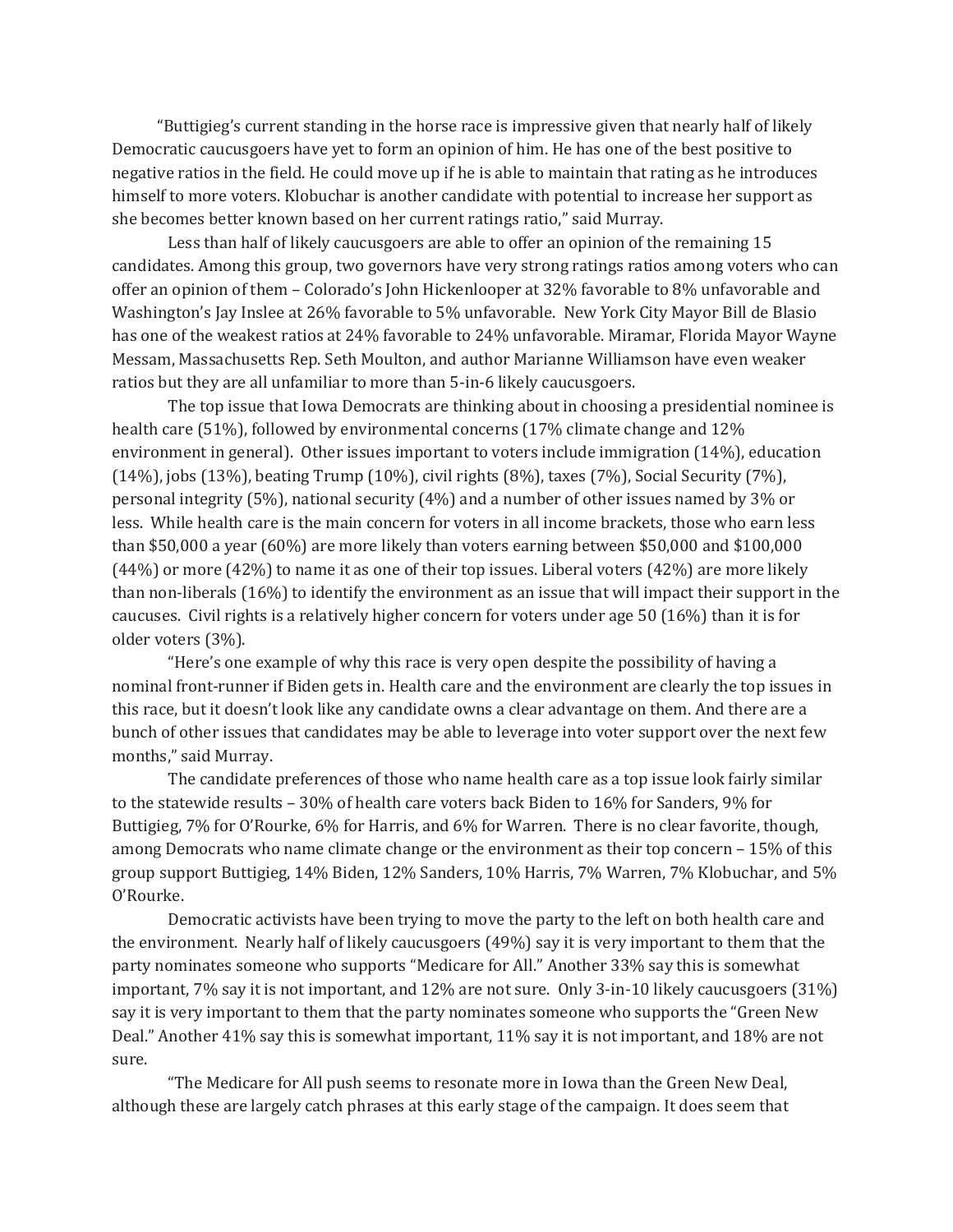candidates have an opportunity to coalesce a sizable voting bloc around an environmental agenda," said Murray.

While issue positions are important to Iowa Democrats, the overwhelming majority (64%) prefer to have a nominee who would be strong against Trump even if they disagree with that candidate on most issues. If they were forced to choose, just 24% say they would favor a candidate who they are aligned with on the issues even if that person would have a hard time beating Trump. Biden garners more support among voters who prioritize beating Trump (33%) than he does among those who are looking for issue alignment (15%). Sanders, on the other hand, does slightly better with "issue" voters (19%) than "electability" voters (13%). There are no significant differences in support for other candidates between the two types of voters.

"Ousting Donald Trump is the through line for this nominating process. But Iowa Democrats draw a distinction between beating the president at the ballot box and calling for his immediate removal. A candidate's support for impeachment is not a litmus test for the party faithful," said Murray.

Just 16% of likely Democratic caucusgoers say it is very important to them that the party nominates someone who supports impeaching Trump. Another 22% say it is somewhat import, while half (51%) say it is not an important consideration and 12% are not sure.

The poll also finds some interesting demographic breaks in support for emerging candidates. Buttigieg gets more support from liberals (13%) than non-liberals (5%). The same is true of Warren (12% liberals and 3% non-liberals) and Harris (10% to 4%). Also of note, Buttigieg has significantly more support among Democrats living in the 3<sup>rd</sup> Congressional District, including Des Moines, (20%) than he does in the other three districts (between 3% and 5%). Harris has more support in the relatively Democratic 2<sup>nd</sup> district (15%) than she does in other districts (between 3% and 5%). Buttigieg (12%) and Harris (13%) both have more support among college graduates than they do with voters who do not have a college degree (6% for Buttigieg and 1% for Harris).

The *Monmouth University Poll* was conducted by telephone from April 4 to 9, 2019 with 351 Iowa voters who are likely to attend the Democratic presidential caucuses in February 2020, out of 761 registered Democrats that were contacted for the poll. The question results in this release have a margin of error of  $+/$ - 5.2 percentage points. The poll was conducted by the Monmouth University Polling Institute in West Long Branch, NJ.

#### **QUESTIONS AND RESULTS**

(\* Some columns may not add to 100% due to rounding.)

1. If the Democratic caucuses for president were today, would you support – [*NAMES WERE ROTATED*]? [*If UNDECIDED*: If you had to support one of these candidates at this moment, who do you lean toward?]

| (with leaners)        | April |  |
|-----------------------|-------|--|
|                       | 2019  |  |
| Joe Biden             | 27%   |  |
| <b>Bernie Sanders</b> | 16%   |  |
| Pete Buttigieg        | 9%    |  |
| Kamala Harris         | 7%    |  |
| Elizabeth Warren      | 7%    |  |
| Beto O'Rourke         | 6%    |  |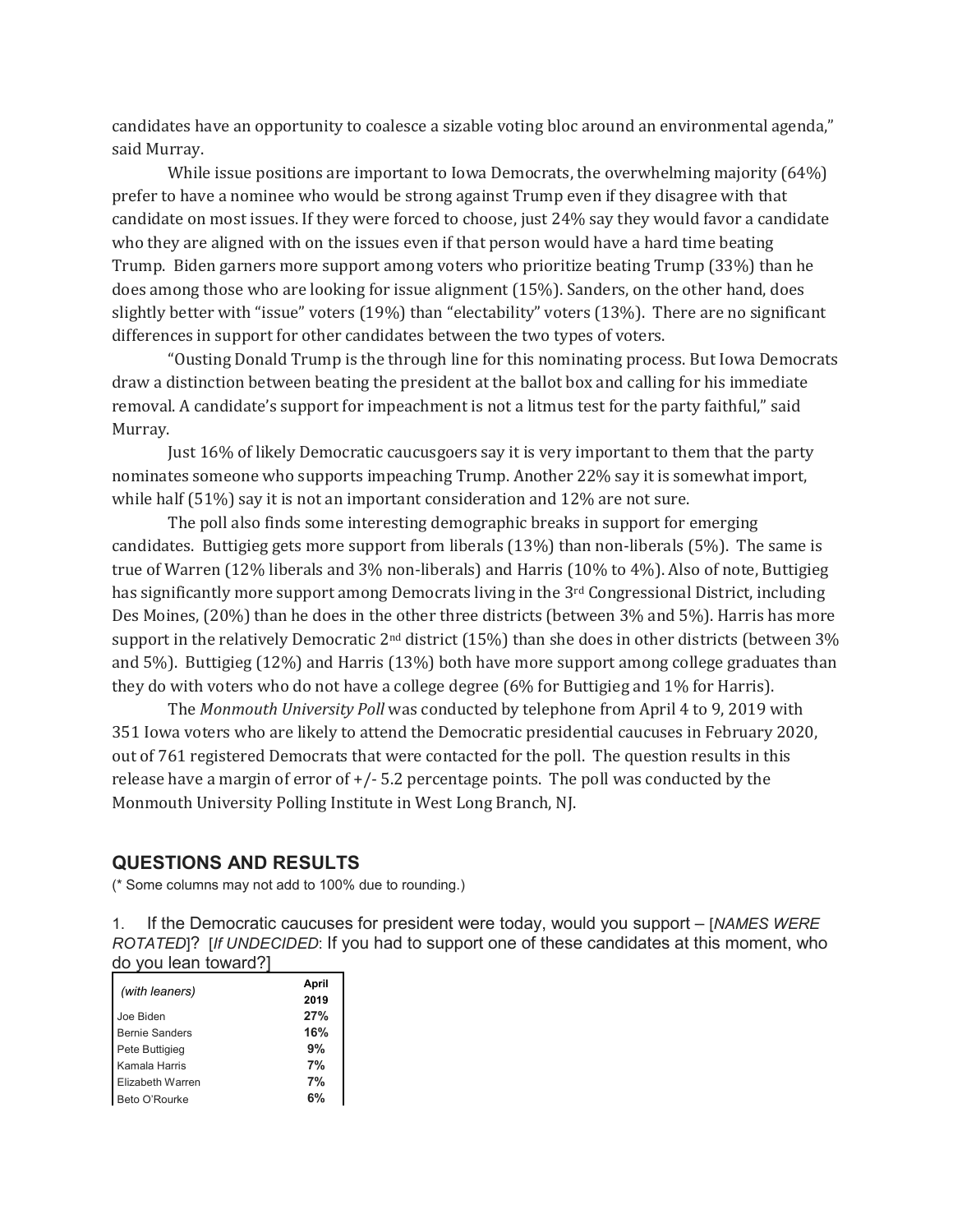| Amy Klobuchar          | 4%      |
|------------------------|---------|
| Cory Booker            | 3%      |
| Julián Castro          | 2%      |
| John Delaney           | 1%      |
| Kirsten Gillibrand     | 1%      |
| Tim Ryan               | 1%      |
| Eric Swalwell          | 1%      |
| Andrew Yang            | $1\%$   |
| <b>Steve Bullock</b>   | $< 1\%$ |
| <b>Bill de Blasio</b>  | $< 1\%$ |
| <b>Tulsi Gabbard</b>   | $< 1\%$ |
| Jay Inslee             | $< 1\%$ |
| <b>Michael Bennet</b>  | 0%      |
| John Hickenlooper      | 0%      |
| <b>Terry McAuliffe</b> | $0\%$   |
| Wayne Messam           | $0\%$   |
| Seth Moulton           | 0%      |
| Marianne Williamson    | 0%      |
| (VOL) No one           | 1%      |
| (VOL) Undecided        | 12%     |
| (n)                    | (351)   |

| And who would be your second choice?<br>2. |              |  |
|--------------------------------------------|--------------|--|
|                                            | <b>April</b> |  |
|                                            | 2019         |  |
| Joe Biden                                  | 12%          |  |
| Kamala Harris                              | 12%          |  |
| Elizabeth Warren                           | 10%          |  |
| Beto O'Rourke                              | 8%           |  |
| <b>Bernie Sanders</b>                      | 8%           |  |
| Pete Buttigieg                             | 6%           |  |
| Cory Booker                                | 6%           |  |
| Amy Klobuchar                              | 3%           |  |
| <b>Tulsi Gabbard</b>                       | 2%           |  |
| Julián Castro                              | 1%           |  |
| Kirsten Gillibrand                         | 1%           |  |
| John Hickenlooper                          | 1%           |  |
| Tim Ryan                                   | 1%           |  |
| Marianne Williamson                        | 1%           |  |
| John Delaney                               | $1\%$        |  |
| Jay Inslee                                 | $1\%$        |  |
| <b>Eric Swalwell</b>                       | $< 1\%$      |  |
| Andrew Yang                                | $< 1\%$      |  |
| <b>Steve Bullock</b>                       | $0\%$        |  |
| Michael Bennet                             | $0\%$        |  |
| Bill de Blasio                             | $0\%$        |  |
| <b>Terry McAuliffe</b>                     | $0\%$        |  |
| Wayne Messam                               | $0\%$        |  |
| Seth Moulton                               | $0\%$        |  |
| (VOL) No one                               | 10%          |  |
| (VOL) Undecided                            | 18%          |  |
| (n)                                        | (351)        |  |

3. I'm going to read you the names of some people who are running or might run for president in 2020. Please tell me if your general impression of each is favorable or unfavorable, or if you don't really have an opinion. If you have not heard of the person, just let me know. [*NAMES WERE ROTATED*]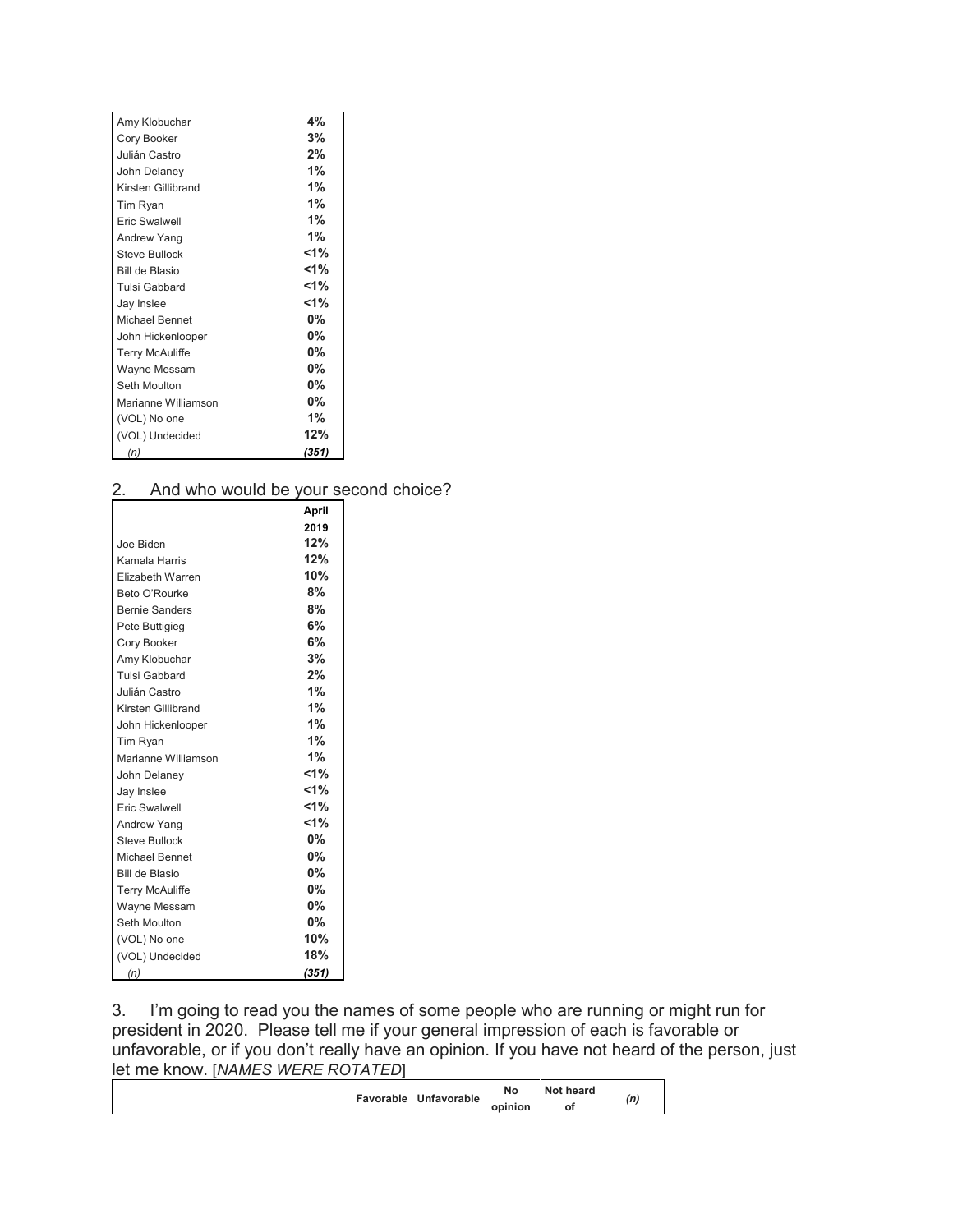| Former Vice President Joe Biden            | 78% | 14% | 8%  | $0\%$ | (351) |
|--------------------------------------------|-----|-----|-----|-------|-------|
| Vermont Senator Bernie Sanders             | 67% | 26% | 6%  | $0\%$ | (351) |
| Massachusetts Senator Elizabeth Warren     | 67% | 20% | 11% | 3%    | (351) |
| Former Texas Congressman Beto O'Rourke     | 60% | 13% | 20% | 7%    | (351) |
| California Senator Kamala Harris           | 61% | 13% | 16% | 10%   | (351) |
| Minnesota Senator Amy Klobuchar            | 51% | 10% | 23% | 16%   | (351) |
| South Bend, Indiana Mayor Pete Buttigieg   | 45% | 9%  | 22% | 24%   | (351) |
| New Jersey Senator Cory Booker             | 54% | 16% | 18% | 11%   | (351) |
| New York Senator Kirsten Gillibrand        | 37% | 17% | 29% | 16%   | (351) |
| Former cabinet secretary Julián Castro     | 36% | 9%  | 34% | 20%   | (351) |
| Former Maryland Congressman John Delaney   | 31% | 12% | 40% | 16%   | (351) |
| Former Colorado Governor John Hickenlooper | 32% | 8%  | 34% | 26%   | (351) |
| Hawaii Congresswoman Tulsi Gabbard         | 29% | 13% | 31% | 28%   | (351) |
| Washington Governor Jay Inslee             | 26% | 5%  | 33% | 36%   | (351) |
| Entrepreneur Andrew Yang                   | 15% | 9%  | 34% | 42%   | (351) |
| Author Marianne Williamson                 | 8%  | 9%  | 30% | 53%   | (351) |
| Miramar, Florida Mayor Wayne Messam        | 3%  | 6%  | 31% | 60%   | (351) |
| Montana Governor Steve Bullock             | 11% | 7%  | 39% | 42%   | (351) |
| Colorado Senator Michael Bennet            | 17% | 7%  | 37% | 40%   | (351) |
| Massachusetts Congressman Seth Moulton     | 5%  | 6%  | 32% | 56%   | (351) |
| California Congressman Eric Swalwell       | 23% | 8%  | 28% | 40%   | (351) |
| Former Virginia Governor Terry McAuliffe   | 14% | 13% | 36% | 36%   | (351) |
| New York City Mayor Bill de Blasio         | 24% | 24% | 39% | 12%   | (351) |
| Ohio Congressman Tim Ryan                  | 20% | 10% | 41% | 28%   | (351) |

4. Which type of candidate would you prefer if you had to make a choice between: a Democrat you agree with on most issues but would have a hard time beating Donald Trump or a Democrat you do NOT agree with on most issues but would be a stronger candidate against Donald Trump? [*CHOICES WERE ROTATED*]

|                                                    | April |
|----------------------------------------------------|-------|
|                                                    | 2019  |
| Agrees with but hard time beating Trump            | 24%   |
| Do not agree with but stronger against Trump       | 64%   |
| (VOL) Rejects choice / no need to pick between two | 5%    |
| (VOL) Don't know                                   | 7%    |
|                                                    | (351) |

5. What are the one or two most important issues to you in deciding who to support for the Democratic nomination? [*LIST WAS NOT READ*]

[*Note: Results add to more than 100% because multiple responses were accepted*]

|                                | April |
|--------------------------------|-------|
|                                | 2019  |
| Jobs, unemployment             | 13%   |
| Bills, food, groceries         | 1%    |
| College tuition, school costs  | 3%    |
| Health care                    | 51%   |
| Social Security, seniors       | 7%    |
| Taxes                          | 7%    |
| Climate change, global warming | 17%   |
| Environment, pollution         | 12%   |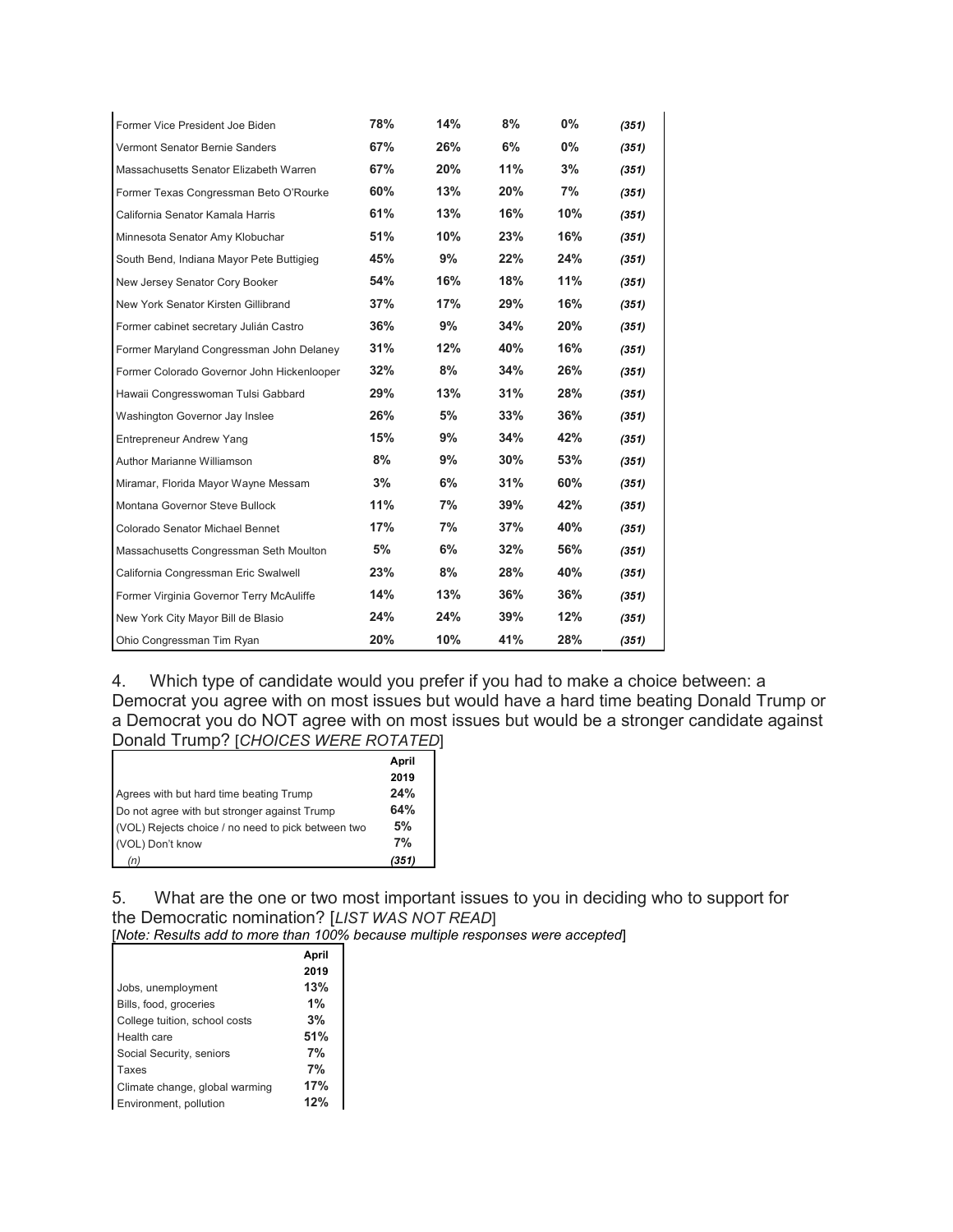| Opioids, drug use              | 0%    |
|--------------------------------|-------|
| Safety, crime                  | 1%    |
| Guns, gun control              | 1%    |
| Terrorism, national security   | 4%    |
| Immigration                    | 14%   |
| Schools, education             | 14%   |
| Civil rights                   | 8%    |
| Reproductive rights, women     | 2%    |
| Honesty, integrity             | 5%    |
| Competence, experience         | 3%    |
| Income inequality, wages       | 2%    |
| Infrastructure                 | 1%    |
| Foreign policy, world standing | 3%    |
| Balance budget                 | 1%    |
| Donald Trump, beating Trump    | 10%   |
| Other                          | 10%   |
| Don't know                     | $2\%$ |
| (n)                            | (351) |

#### [*QUESTIONS 6-8 WERE ROTATED*]

6. How important is it to you that the Democrats nominate someone who supports the Green New Deal – very important, somewhat important, not important, or are you not sure?

|                    | April |
|--------------------|-------|
|                    | 2019  |
| Very important     | 31%   |
| Somewhat important | 41%   |
| Not important      | 11%   |
| Not sure           | 18%   |
|                    | (351) |
|                    |       |

7. How important is it to you that the Democrats nominate someone who supports Medicare for All – very important, somewhat important, not important, or are you not sure?

|                    | April |
|--------------------|-------|
|                    | 2019  |
| Very important     | 49%   |
| Somewhat important | 33%   |
| Not important      | 7%    |
| Not sure           | 12%   |
|                    | (351) |

8. How important is it to you that the Democrats nominate someone who supports impeaching Donald Trump – very important, somewhat important, not important, or are you not sure?

|                    | April |
|--------------------|-------|
|                    | 2019  |
| Very important     | 16%   |
| Somewhat important | 22%   |
| Not important      | 51%   |
| Not sure           | 12%   |
| (n)                | (351) |

#### **METHODOLOGY**

The *Monmouth University Poll* was sponsored and conducted by the Monmouth University Polling Institute from April 4 to 9, 2019 with a statewide random sample of 761 Iowa voters drawn from a list of registered Democratic voters who voted in at least one of the last two state primary elections or the last general election or have registered to vote since November 2018. Results are based on 351 voters who are likely to attend the Democratic presidential caucuses in February 2020. This includes 176 contacted